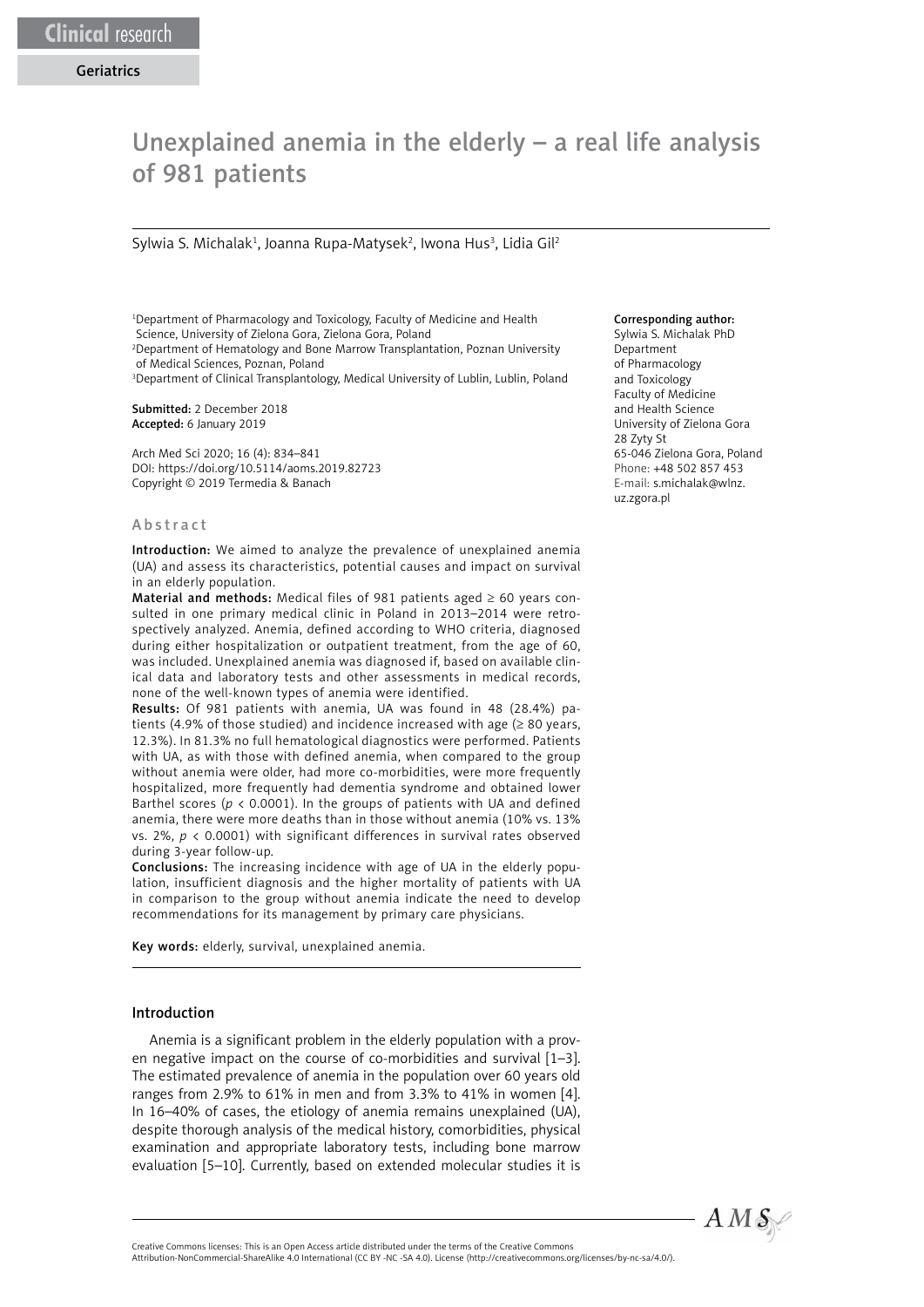suggested that this group of patients be designated as having cytopenia of unknown significance with isolated anemia (ICUS-A) [11, 12]. However, the scope and qualification of elderly patients for specific diagnostic procedures are still being discussed in the literature [11, 13, 14]. Additionally, there are conflicting reports on the impact of UA on the survival of patients [8, 13, 14]. There are no studies assessing the scope of diagnosis and characteristics of patients with UA as a real-life analysis.

Therefore, the aim of this study was to assess the prevalence of unexplained anemia in the Polish population aged  $\geq 60$  years, its characteristics, an assessment of potential causes (along with the scope of the performed diagnostics) and the impact of UA on patients' survival.

# Material and methods

We retrospectively analyzed the medical files of 981 patients aged  $\geq 60$  years consulted in one primary medical care clinic in Poland in 2013–2014 for the occurrence of anemia, comorbidities and hospitalizations. All available laboratory tests of differential diagnosis of anemia (including bone marrow examination, cytogenetic/molecular tests) and medical records concerning comorbidities, hospitalizations since the age 60 and deaths were evaluated [15].

Anemia was diagnosed according to the criteria of the World Health Organization for individuals aged ≥ 65 years (Hb < 12 g/dl in women, Hb < 13 g/dl in men) [16]. Four degrees of severity were determined: mild anemia (10–12 g/dl in women, 10–13 g/dl in men), moderate (8–9.9 g/dl), severe (6.5–7.9 g/dl) and very severe anemia ( $< 6.5$  g/dl). Macrocytosis was diagnosed as mean cell volume (MCV – the mean volume of a red blood cell) > 100 fl, normocytosis as MCV 80–100 fl and microcytosis as MCV < 80 fl. Leukopenia was defined as white blood cell (WBC) count  $<$  4  $\times$  10 $^{\circ}$ /l, thrombocytopenia as platelet (PLT) count < 140 × 10<sup>9</sup>/l.

Patients with anemia were divided into two groups: with defined anemia (DA) and with UA. The group of defined anemia included: deficiency anemia (iron, vitamin  $B_{12}$ , folic acid deficiency), bleeding anemia, anemia of chronic disease, hemolytic anemia, aplastic anemia, chronic kidney disease anemia (CKD), chemo- and/or radiotherapy induced anemia, anemia in the course of chronic liver disease, alcoholic disease and thyroid disease. We used the definitions for the particular types of anemia described previously [15]. Anemia was defined as UA if, based on the available clinical data, laboratory tests and other assessments/ records in the medical files, none of the abovementioned types of anemia were identified. Diagnosis of anemia was determined as incomplete when the obtained laboratory tests were unable to exclude all defined types of anemia [15]. In the

group of patients with UA, the duration of anemia from its diagnosis to the end of observation was evaluated. Furthermore, the presence of anemia before the age of 60 in this group was also studied. The frequency of the Barthel test performance and the scores of the Barthel scale were examined as part of the geriatric evaluation [17]. The Bioethical Committee of Poznan University of Medical Sciences approved the study in accordance with the Declaration of Helsinki.

# Statistical analysis

The descriptive statistics of the study group, such as gender and deaths, were expressed as percentages and numbers. The Shapiro-Wilk test was performed to assess normality, whereas the homogeneity of variance was evaluated by Levene's test. Variables that had a normal distribution and low validity were represented by the mean and standard deviation. Otherwise, the median and standard error were used.

Comparative analysis between the analyzed groups of anemia was performed for gender, deaths, comorbidities and hospitalization using the Pearson  $\chi^2$  test with analyses of structural indices between the analyzed groups, whereas statistically significant differences of age, laboratory parameters and Barthel scale between the analyzed groups of anemia were examined using Kruskal-Wallis one-way analysis of variance by ranks together with the post hoc Z test for multiple comparisons.

To evaluate differences in the laboratory data of the analyzed groups with anemia or without anemia, effect size was calculated as the difference between means divided by the pooled standard deviation. Using Cohen's D criteria, an effect size > 0.20 and < 0.50 was considered small, ≥ 0.50 and  $\leq$  0.80 medium, and  $\geq$  0.80 large. The probabilities of survival were estimated via the Kaplan-Meier method, and comparisons were performed via the  $\chi^2$  test. A *p*-value below 0.05 was regarded as statistically significant. The statistical analyses were performed with Statistica 13 (StatSoft, Inc. 2017 software, Tulsa, Oklahoma, USA).

# Results

In the analyzed population of 981 individuals at the age of  $\geq 60$  years or older, anemia was diagnosed in 169 (17.2%) patients. UA was found in 48 patients (27 women and 21 men), which accounted for 4.9% of the entire study population and 28.4% of those with anemia. Analysis according to the age groups demonstrated that UA occurred in 2.6% of people aged 60–69, in 5.1% aged 70–79 and in 12.3% in the  $\geq 80$  vears age group. The frequency was higher in the group aged 70–79 vs. 60–69 years (ns) and significantly higher in the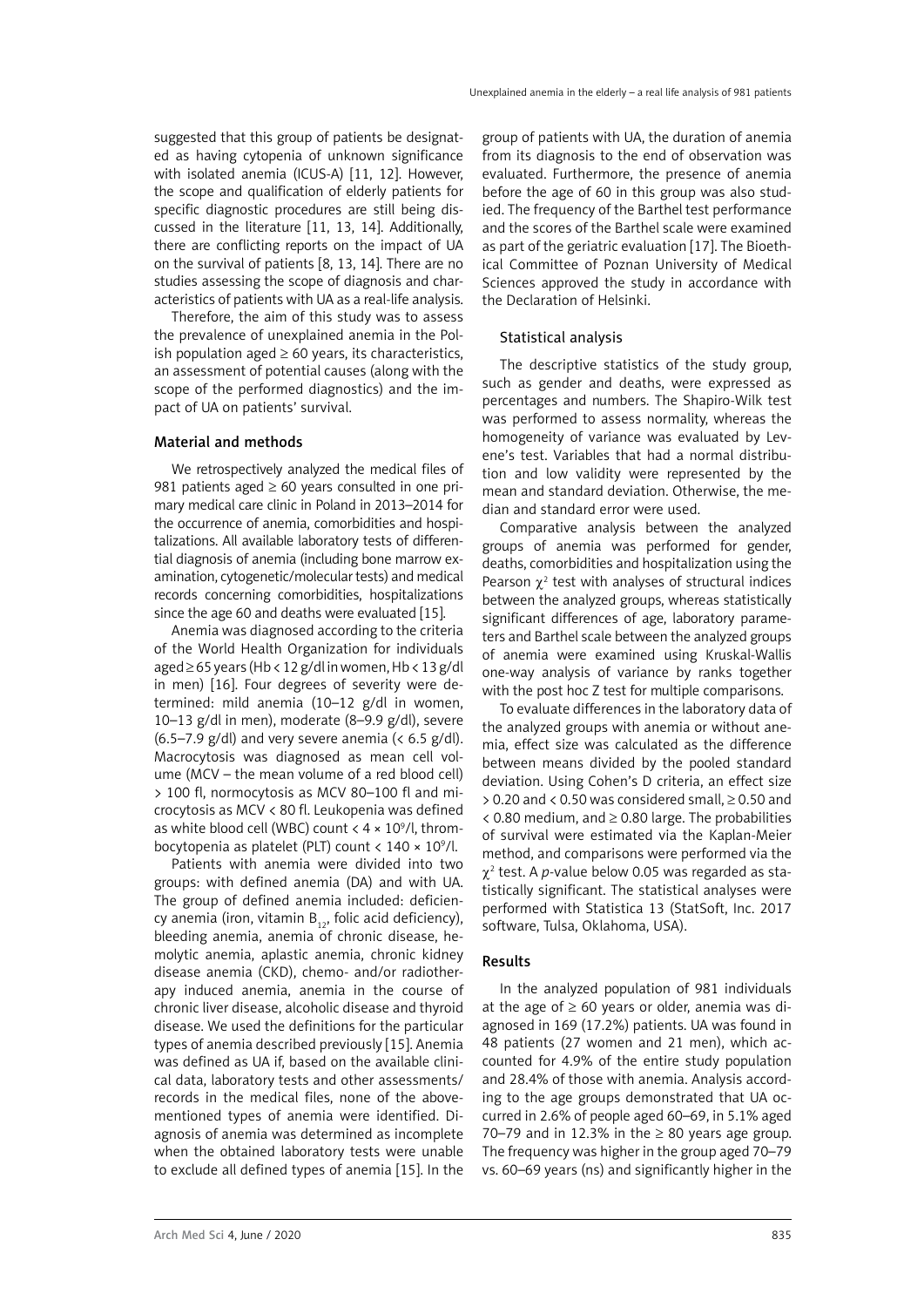| Characteristics                                     | Whole<br>population<br>$(n = 981)$ | Unex-<br>plained<br>anemia <sup>e</sup><br>$(n = 48)$ | <b>Defined</b><br>anemia <sup>c,d</sup><br>$(n = 121)$ | No anemia<br>group <sup>a,b</sup><br>$(n = 812)$ | P-value  |
|-----------------------------------------------------|------------------------------------|-------------------------------------------------------|--------------------------------------------------------|--------------------------------------------------|----------|
| Female, $n$ $%$                                     | 594 (61)                           | 27 (56)                                               | 52 (63)                                                | 504 (62)                                         | 0.09     |
| Age, mean $\pm$ SD [years]                          | $70.8 + 8.45$                      | $75.9 + 9.2$                                          | $74.7 + 9.3$                                           | $69.8 \pm 8.0$                                   | < 0.0001 |
| Hb, mean $\pm$ SD [g/dl]                            | $13.47 \pm 1.79$                   | $11.2 \pm 1.2$                                        | $10.2 \pm 1.6$                                         | $14.09 + 1.06$                                   | < 0.0001 |
| WBC, mean $\pm$ SD [ $\times$ 10 <sup>9</sup> /l]   | $6.94 \pm 2.77$                    | $7.08 + 3.29$                                         | $7.93 + 5.74$                                          | $6.78 \pm 1.90$                                  | 0.63     |
| PLT, mean $\pm$ SD [ $\times$ 10 <sup>9</sup> /l]   | $234.6 + 71.6$                     |                                                       | $231.7 \pm 82.3$ 269.9 $\pm 117.9$                     | $229.5 + 59.4$                                   | 0.01     |
| eGFR, , mean $\pm$ SD [ml/min/1.73 m <sup>2</sup> ] | $81.4 + 22.9$                      | $74.4 + 26.5$                                         | $70.7 + 28.1$                                          | $83.4 + 21.3$                                    | & 0.0001 |
| CRP, mean $\pm$ SD [mg/l]                           | $24.3 \pm 51.8$                    | $25.7 + 80.6$                                         | $42.9 + 60.0$                                          | $6.2 + 14.6$                                     | & 0.0001 |
| Number of comorbidities median (range)              | $2(0-12)$                          | $4(1-7)$                                              | $4(0-9)$                                               | $2(0-8)$                                         | < 0.0001 |
| Number of hospitalizations median (range)           | $0(0-12)$                          | $1(0-8)$                                              | $2(0-12)$                                              | $0(0-11)$                                        | < 0.0001 |
| Barthel scale, mean ± SD                            | $85 + 12.3$                        | $80 + 14.9$                                           | $80 + 16.2$                                            | $85 + 8.4$                                       | < 0.0001 |
| Death, $n$ $(\%)$                                   | 40(4)                              | 5(10)                                                 | 16(13)                                                 | 19(2)                                            | < 0.0001 |

Table I. Characteristics of patients with UA, DA or without anemia

*a A significantly greater value in the NA group than the UA group and the NA group than the DA group for the following parameters: Hb, eGFR and Barthel scale scores. b A significantly lower value in the NA group than the UA group and the NA group than the DA group for the following*  parameters: number of hospitalizations, number of comorbidities in patients. ʿA significantly greater value in the DA group than the NA group *for the following parameters: PLT, CRP, age and deaths. d A significantly greater value in the DA group than the UA group for the following parameters: CRP and PLT. e A significantly greater value in the UA group than the NA group for the following parameters: age and deaths. CRP – C reactive protein, DA – defined anemia, eGFR – estimated glomerular filtration rate, Hb – hemoglobin, NA – no anemia, PLT – platelet count, UA – unexplained anemia, WBC – white blood cell count. A p-value less than 0.05 was considered statistically significant.*

group aged ≥ 80 vs. 60–69 years (*p* < 0.0001) and the group aged ≥ 80 vs. 70–79 years ( $p = 0.007$ ).

Patients with UA were older than those without anemia (75.9 ±9.2 vs. 69.8 ±8.0 years, *p* < 0.0001). In the group of patients with UA, as well as in the group with DA, there were significantly more deaths than in the group without anemia: 10% vs. 13% vs. 2% (*p* < 0.0001), respectively (Table I).

### Characteristics of patients with anemia

In most of the patients with UA the severity of anemia was mild (Hb  $\geq$  10 g/dl), as shown in Figure 1. There were no cases of very severe anemia in the UA group.



Figure 1. Severity of anemia in patients with unexplained anemia

The mean Hb concentration in women with UA was 10.7  $\pm$ 1.2 g/dl, while in men it was 11.9 ±0.8 g/dl. Mild anemia was found in 100% of men and 85% of women ( $p = 0.06$ ). Analysis of MCV in the UA group showed that 70.8% of patients had normocytosis and 4.2% had macrocytosis. In 11 (22.9%) patients with UA, there were no data on MCV.

In 39 (81.3%) patients in the UA group, detailed hematologic diagnostics were not performed, including bone marrow or cytogenetic/molecular tests. The lack of diagnostics was significantly more frequent in the group aged 60–69 vs. 70–79 years and 60–69 vs. ≥ 80 years (*p* = 0.03 and *p* = 0.01, respectively). In 8 (16.7%) patients surgery was performed within 3 months before the diagnosis of anemia. It was performed more often in patients aged 60–69 vs. ≥ 80 years ( $p = 0.01$ ). In 9 (18.8%) patients, anemia was accompanied by other hematological abnormalities, including 7 (14.6%) patients with a WBC count below 4 ×  $10^9$ /l or a PLT count below 140  $\times$  10<sup>9</sup>/l, while in 2 (4.2%) macrocytosis (MCV > 100 fl) was found. No patients with UA had pancytopenia with concurrent macrocytosis, whereas 2 patients with UA had a reduced PLT count below  $140 \times 10^9$ /l and WBC below  $4 \times 10^9$ /l. Macrocytosis was significantly more common in the patients aged 60–69 years as compared to the groups aged 70–79 years (*p* = 0.004) and 60–69 vs. ≥ 80 years (*p* = 0.003).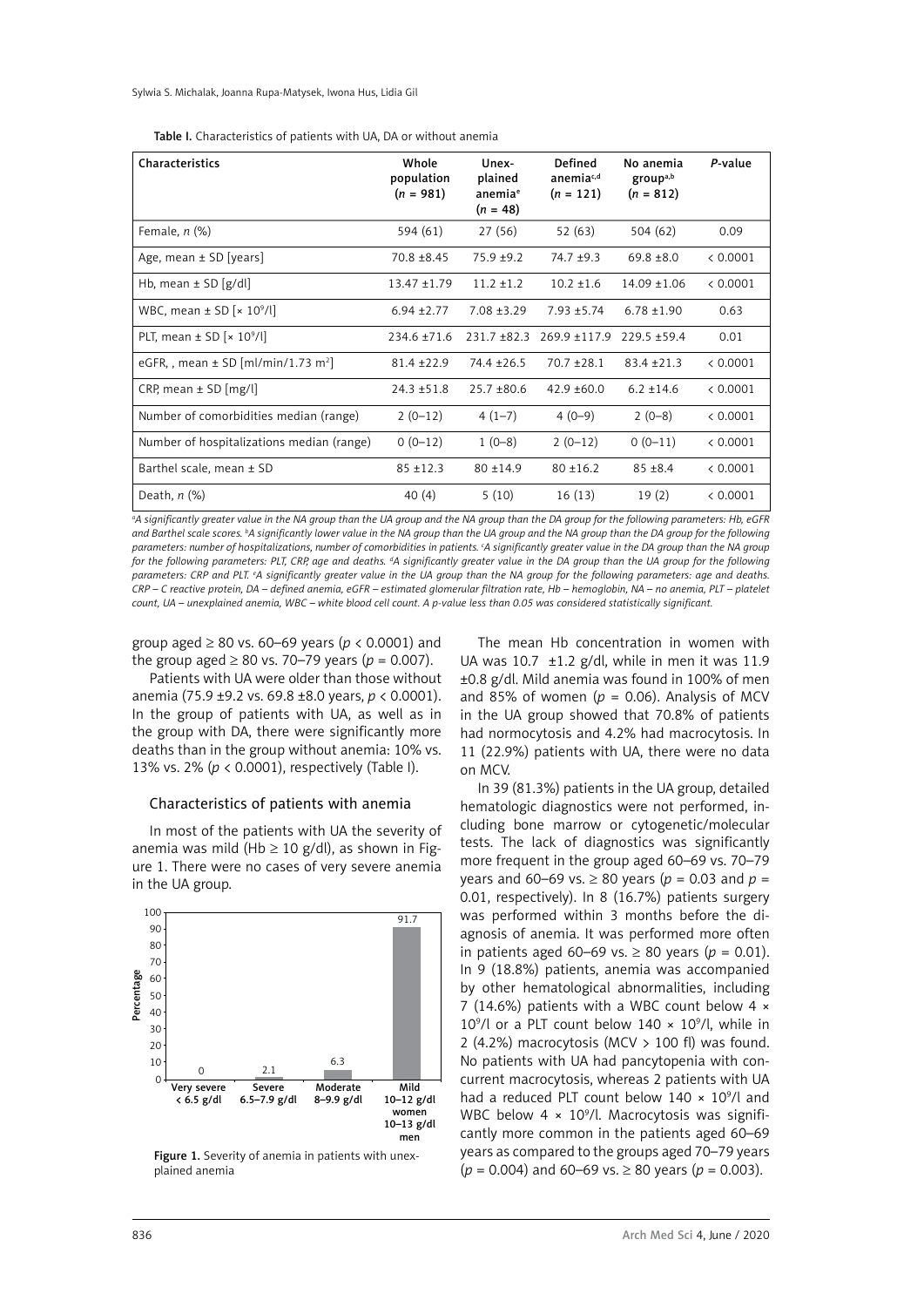The mean age of diagnosis of UA was 73.9 ±10.1 years. Only in 3 patients did UA occur before the age of 60. The average duration of UA from diagnosis to the end of follow-up was 36 ±48 months, median: 19 months (range: 2–271 months).

There were statistically significant differences between the analyzed groups for the following parameters: hemoglobin, platelet count, estimating glomerular filtration rate (eGFR), C-reactive protein (CRP), age, number of comorbidities, number of hospitalizations, Barthel scale score and deaths (Table I). Patients with UA had lower eGFR when compared to the group without anemia, while higher CRP was found in the group with DA as compared to the patients with UA. There were significant differences in the clinical characteristics between patients without anemia and patients with UA or DA. Patients with UA when compared to the group without anemia had more comorbidities, were more frequently hospitalized and presented lower scores on the Barthel scale (Table I). The Barthel scale was performed on 137 (81%) patients with anemia, and in 265 (32.6%) cases without anemia.

Table II. Analysis of co-morbidities and the use of selected groups of drugs and performed procedures in patients with unexplained anemia, defined anemia and no anemia

| Characteristics            | Whole<br>population<br>$(n = 981)$ | Unex-<br>plained<br>anemia <sup>a,b</sup><br>$(n = 48)$ | Defined<br>anemia <sup>d</sup><br>$(n = 121)$ | No anemia<br>group <sup>c</sup><br>$(n = 812)$ | P-value  |
|----------------------------|------------------------------------|---------------------------------------------------------|-----------------------------------------------|------------------------------------------------|----------|
| Comorbidities, % (n):      |                                    |                                                         |                                               |                                                |          |
| Hypertension               | 78.7 (772)                         | 95.8 (46)                                               | 82.6 (100)                                    | 77.1 (626)                                     | 0.005    |
| Coronary heart disease     | 32.5 (319)                         | 62.5(30)                                                | 38.0 (46)                                     | 29.9 (243)                                     | < 0.0001 |
| <b>Diabetes</b>            | 25 (245)                           | 35.4(17)                                                | 29.7 (36)                                     | 23.6 (192)                                     | 0.08     |
| Chronic kidney disease     | 12.1 (102)                         | 29.6(13)                                                | 34.6 (36)                                     | 7.6(53)                                        | < 0.0001 |
| Heart failure              | 10.8 (106)                         | 31.2(15)                                                | 23.1(28)                                      | 7.8(63)                                        | < 0.0001 |
| Atrial fibrillation        | 10.4(102)                          | 20.8(10)                                                | 20.7(25)                                      | 8.2(67)                                        | < 0.0001 |
| Rheumatic diseases         | 1.1(11)                            | 2.1(1)                                                  | 5.0(6)                                        | 0.5(4)                                         | < 0.0001 |
| Chronic pulmonary disease  | 12.0 (118)                         | 6.2(3)                                                  | 25.6(31)                                      | 10.3(84)                                       | < 0.0001 |
| Asthma                     | 5.2(51)                            | 0(0)                                                    | 6.6(8)                                        | 5.3(43)                                        | 0.2      |
| COPD                       | 4.0(39)                            | 2.1(1)                                                  | 9.1(11)                                       | 3.3(27)                                        | 0.008    |
| Chronic liver diseases     | 3.4(33)                            | 6.2(3)                                                  | 13.2(16)                                      | 1.7(14)                                        | < 0.0001 |
| Thyroid diseases           | 18.6 (182)                         | 29.2(14)                                                | 23.1(28)                                      | 17.2 (140)                                     | 0.045    |
| Venous thromboembolism     | 3.5(34)                            | 8.3(4)                                                  | 7.4(9)                                        | 2.6(21)                                        | 0.004    |
| Cancer                     | 10.3(101)                          | 2.1(1)                                                  | 35.5(43)                                      | 7.0(57)                                        | < 0.0001 |
| Dementia syndrome          | 3.4(33)                            | 14.6(7)                                                 | 6.6(8)                                        | 2.2(18)                                        | < 0.0001 |
| Drugs, $% (n)$ :           |                                    |                                                         |                                               |                                                |          |
| Aspirin                    | 26.4 (259)                         | 58.3 (28)                                               | 44.6 (54)                                     | 21.8 (177)                                     | < 0.0001 |
| Anticoagulants (DOACs/VKA) | 9.8(96)                            | 22.9(11)                                                | 21.5(26)                                      | 7.3(59)                                        | < 0.0001 |
| Clopidogrel                | 6.9(68)                            | 25.0(12)                                                | 12.4(15)                                      | 5.0(41)                                        | < 0.0001 |
| Procedures*, % (n):        |                                    |                                                         |                                               |                                                |          |
| Coronary angiography       | 10.0 (98)                          | 27.1(13)                                                | 19.0(23)                                      | 7.6(62)                                        | < 0.0001 |
| <b>PTCA</b>                | 6.1(60)                            | 14.6(7)                                                 | 11.6(14)                                      | 4.8 (39)                                       | 0.0006   |

*a A significantly greater value in the UA group than the NA group for the following parameters: hypertension and thyroid diseases. b A significantly greater value in the UA group than the DA group and the UA group than the NA group for the following parameter: coronary heart disease. c A significantly lower value in the NA group than the UA group and the DA group for the following parameters: chronic kidney disease, heart failure, atrial fibrillation, aspirin, anticoagulants (DOACs/VKA), coronary angiography, PTCA, chronic liver diseases, venous thromboembolism, dementia syndrome, clopidogrel. d A significantly greater value in the DA group than the UA group for COPD. COPD – chronic obstructive pulmonary disease, DA – defined anemia, DOAC – direct oral anticoagulants, NA – no anemia, PTCA – percutaneous transluminal coronary angioplasty, UA – unexplained anemia, VKA – vitamin K antagonist. A p-value less than 0.05 was considered statistically significant. \*The subject of analysis was whether the procedure was performed in a patient at least once and not the number of procedures performed in the patient.*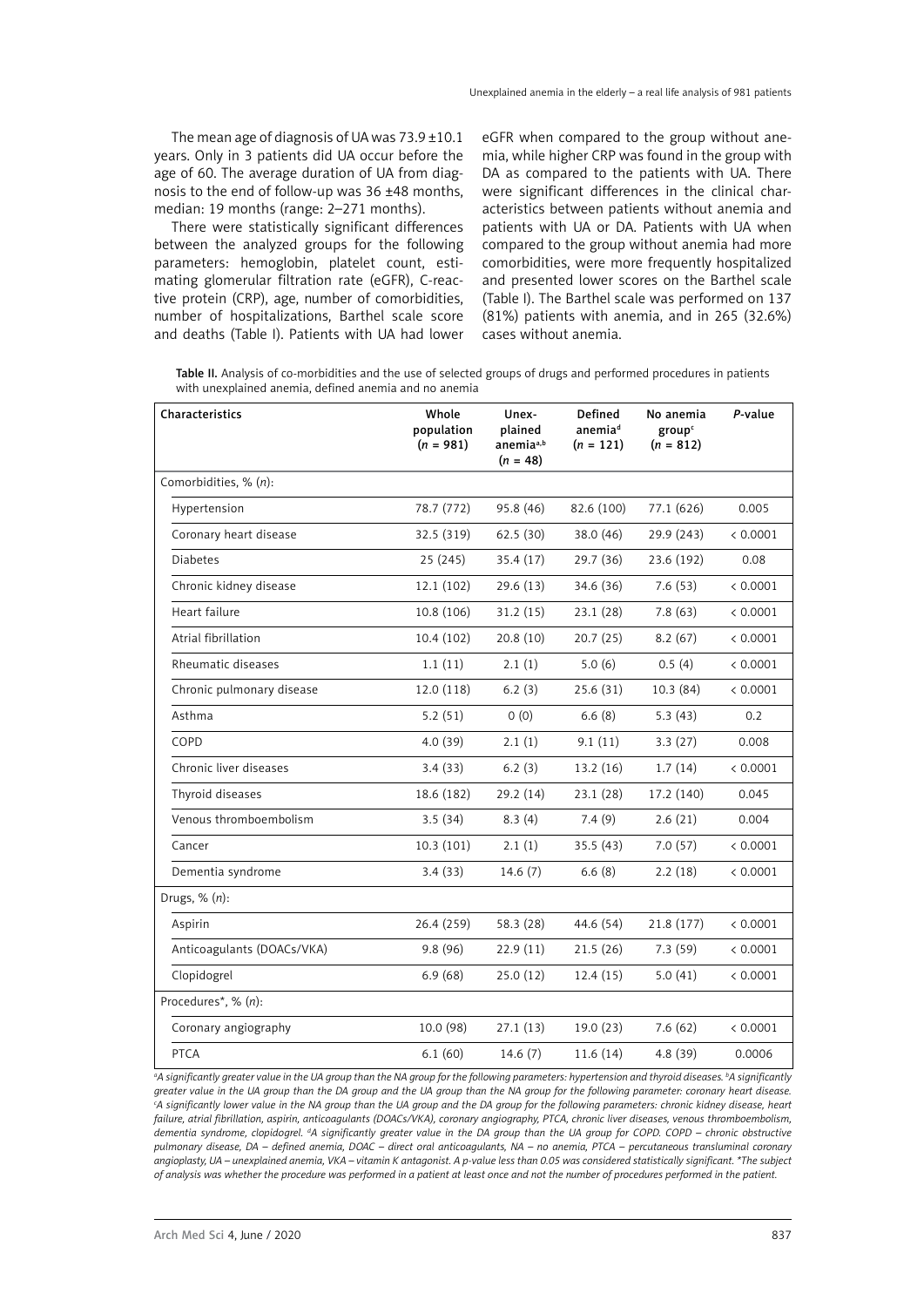When comparing the NA with the DA group, a large effect size was obtained in the case of hemoglobin, platelet count, CRP, the number of hospitalizations and the number of comorbidities (*d*: 0.84–2.87), while a medium effect size for GFR and the Barthel scale scores was obtained (*d*: 0.37–0.41). The difference between the UA group and the group without anemia demonstrated a large effect size for hemoglobin concentration and the number of comorbidities (*d*: 0.96–2.55) and a medium effect size for GFR, the number of hospitalizations and the Barthel scale scores (*d*: 0.39–0.71). In the case of CRP a medium effect size was found between the UA group and DA group  $(d = 0.24)$ .

In patients with UA, the incidence of cardiovascular diseases (hypertension, ischemic heart disease, heart failure, atrial fibrillation, venous thromboembolism), CKD, chronic liver diseases, dementia syndrome and thyroid gland diseases was significantly higher than in the patients without anemia (Table II). Aspirin, clopidogrel and anticoagulants (DOACs/VKA) were also more frequently administered in the UA group. Coronary angiography and percutaneous transluminal coronary angioplasty (PTCA) were performed more often in patients with UA. There were a few differences between the UA and DA groups; these were significantly more frequent ischemic heart disease and the use of clopidogrel in the UA group.

### All-cause mortality

Of the 981 patients, 40 (4.0%) died during the 3-year follow-up, including 16 (13.2%) patients with DA, 5 (10%) with UA and 19 (2.3%) in the group without anemia. In a Kaplan-Meier analysis, patients with UA and patients with DA had significantly lower overall survival rates as compared to patients without anemia ( $\chi^2$  = 29.54, *p* < 0.001) (Figure 2). The survival of people in the UA vs. DA vs. NA group was 88% vs. 88% vs. 97% after



rates in the analyzed groups

360 days, 87% vs. 83% vs. 94% after 720 days and 87% vs. 83% vs. 89% at the time of follow-up (after 1080 days), respectively. No significant differences were observed in survival rates in the 3-year follow-up, between patients with UA and DA.

## Discussion

In this retrospective analysis of 981 patients aged  $\geq 60$  years, unexplained anemia was found in 4.9% of the total studied population and in 28.4% of patients diagnosed with anemia. These results are compatible with other studies [5–10]. In our study, the prevalence of UA increased with age, being the highest in the population  $\geq 80$ years. To our knowledge, the prevalence of UA depending on age has not been previously analyzed. However, an increase in the incidence of anemia with age is well documented [1, 9, 18, 19], as it is associated with the process of aging and deterioration in the functioning of a number of organs, including bone marrow, kidneys, the immune system and deficiencies of sex hormones [10, 20, 21]. Bone marrow disorders, observed in the elderly, are considered to be particularly important, as myelodysplastic syndrome (MDS) occurs in 5–15% of those with anemia or other cytopenias [5, 7, 9, 19]. Therefore, the presence of cytopenias, after excluding vitamin  $B_{12}$  or folic acid deficiencies, should lead to the diagnosis of MDS or other clonal diseases. In our study 81% of the patients with unexplained anemia lacked adequate hematological diagnostics. Bone marrow examination and cytogenetic/molecular tests were not performed in any of these patients, probably due to the mild grade of the anemia and the invasiveness of the procedure. It also seems that the presence of anemia in elderly patients is overlooked by doctors. Since almost 19% of the UA patients had leukopenia and/or thrombocytopenia or macrocytosis, MDS was the possible reason for anemia, at least in some cases. It was interesting that incomplete diagnosis of anemia was significantly more common in the youngest group of patients (60– 69 years). A possible explanation is the number of comorbidities increasing with age, which means more frequent medical consultations and hospitalizations, increasing the likelihood of diagnosis of anemia. Patients with UA had more comorbidities and more often suffered from cardiovascular disease (hypertension, coronary heart disease, heart failure and atrial fibrillation), chronic kidney disease, thyroid diseases, chronic liver diseases, venous thromboembolism and dementia syndrome. The UA degree in the elderly was found to be mild to moderate, as in other studies [10, 20, 21], and diagnosis of anemia was often incomplete in both out- and in-patients [22–24]. In the study of Artz *et al.*, only 31% of patients with UA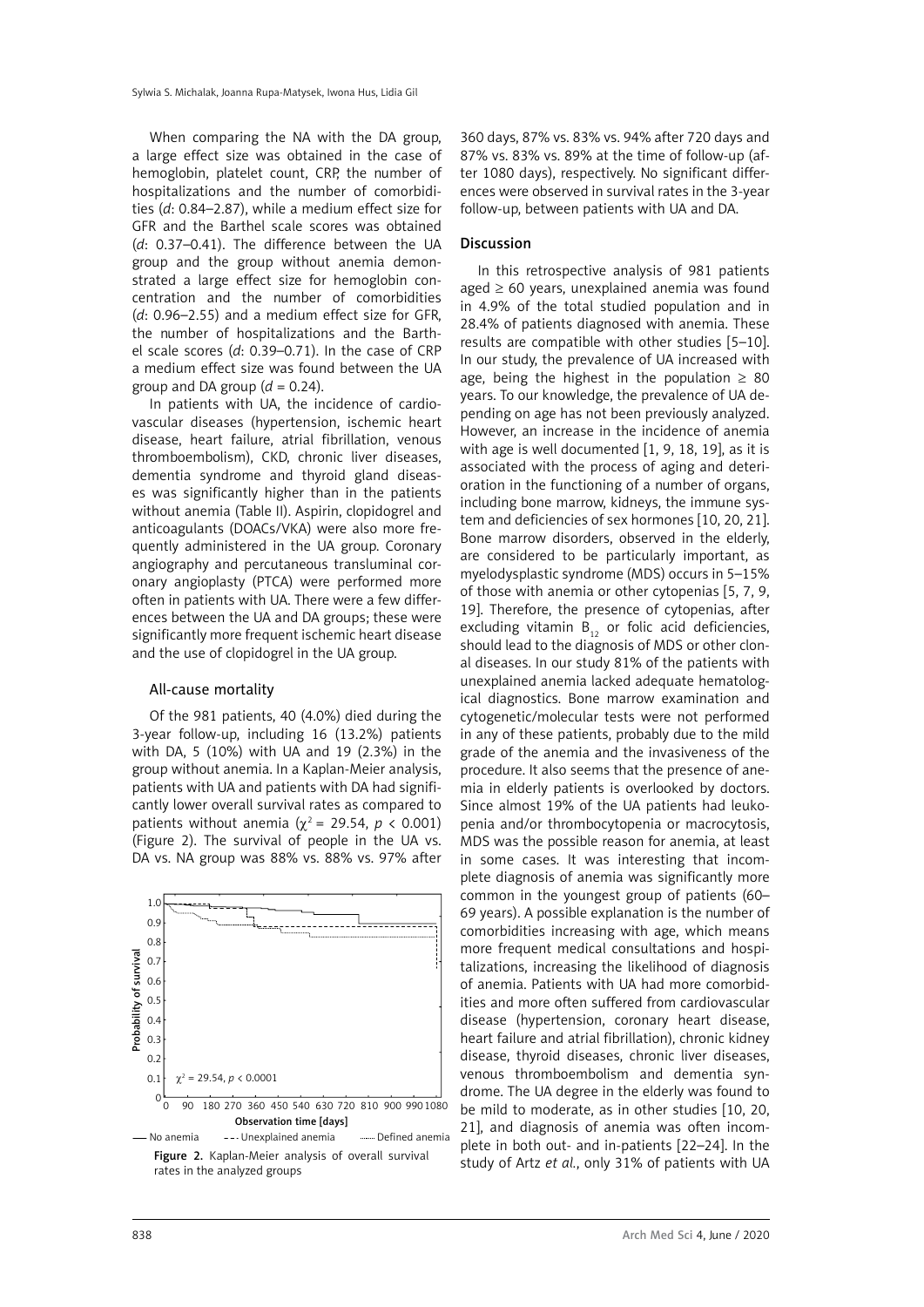and other associated hematological abnormalities underwent bone marrow examination, and consequently myeloid neoplasms were diagnosed in 7.5% of patients with anemia, including MDS or acute myeloid leukemia in 5% of patients [7]. Molecular studies confirmed that somatic mutations were observed more often in patients with cytopenia in comparison to the healthy population; however, the same observation concerned people older than 75 [12]. It is also well known that there is a higher risk of hematological malignancies if multiple mutations, especially at high frequency, are present in patients with cytopenia [12, 25]. Despite some uncertainty, clinical testing for mutation is reasonable in the case of UA, especially in this population [11, 12]. One should be aware however that in routine practice, cytogenetic/molecular and other tests in all elderly patients usually frail, with mild UA probably not being possible mainly due to the invasiveness and high costs. Bone marrow biopsy in elderly patients with mild anemia is controversial and discussed in the literature. According to Abrahamsen *et al.*, invasive diagnostics are not necessary in patients with mild UA, and attentive observation is sufficient [13]. For now, it seems that research in patients with UA on the role of disorders related to notch signaling or long chain non-coding RNA is the future in prevention, prognosis or treatment, as is the case of many age-related diseases, including hematological malignancies and other cancers [26–28]. In our study however, during a 3-year follow-up, significantly more deaths were noted in the group with UA than in the group without anemia, even though the anemia was mild in most of the cases. The impact of UA on survival rates in elderly patients has only been analyzed in a few studies, with divergent results. The reasons for these discrepancies might be differences in the study populations in terms of age (from > 50 to ≥ 85 years) and other clinical characteristics, such as concomitant diseases, the median concentration of hemoglobin and the duration of follow-up (from 1 to 10 years) [8, 13, 14, 29]. The impact of UA on mortality in different populations of elderly patients would be a key issue in the context of the need for detailed diagnostic procedures. This requires further studies taking into account different age ranges and longer follow-ups.

In our study, patients with UA, as compared to those without anemia, were more burdened with comorbidities, more frequently hospitalized and more frequently used ASA, anticoagulants and clopidogrel. There were also differences between patients with UA and DA, including more frequent ischemic heart disease and more frequent use of clopidogrel in the group with UA. It has been shown in many studies that patients with even mild anemia have more comorbidities, especially cardiovascular and kidney diseases and diabetes [1, 5, 13, 30–32], and more often require hospitalization [1, 2, 30, 33], as compared to patients without anemia. Patients with UA, due to the lack of a known cause, often for many years have lower hemoglobin values, which may contribute to the progression of cardiovascular disease. Perhaps for this reason, patients with UA in our study suffered from ischemic heart disease more often than patients with defined anemia (which may be treated).

Patients with UA suffered more often from a dementia syndrome and attained a lower score on the Barthel scale than patients without anemia, as was also previously reported in other studies [13, 34]. The Barthel scale was implemented more frequently in individuals with anemia, which indicates their worse condition, as the Barthel scale is used in Poland to establish indications for long-term care (both stationary and home). It can be assumed that inferior physical and cognitive status might contribute to inadequate diagnosis of anemia, especially in the case of UA, where specialist consultations, invasive procedures, or even hospitalization are required.

In almost 17% of patients with UA in the present analysis, surgery was performed within 3 months before the diagnosis of anemia. In the literature, hospital-acquired anemia (HAA) is mentioned as one of the main causes of anemia [35], and it is probably one of the most ignored causes of anemia in the elderly.

In this analysis, we used the definition of anemia according to WHO criteria from 1968. A wide discussion on the hemoglobin threshold exists in the literature [2, 3, 14, 36, 37], it being suggested by some authors that the normal Hb value in elderly patients is too high [14, 37]. On the other hand, many studies indicate that anemia, even at a mild degree, increases mortality and morbidity in the elderly [1–3, 38].

Our research has limitations resulting from its retrospective character and incomplete data including erythrocyte indices. Indeed, a large group of patients (981) were included in the study, but patients with UA constituted only 48 patients. In addition, patients with UA in relation to those without anemia were older and had more comorbidities, which could have affected their inferior survival rates. While anemia is a symptom of many diseases, it can also influence the course of many diseases, including atherosclerosis and cardiovascular diseases [39, 40], and thus increase the risk of death. It seems that anemia – even mild in an elderly patient – is an alarm symptom, indicating increased mortality.

In conclusion, UA is a common problem in the population aged  $\geq 60$  years. It accounted for almost one third of the anemia cases in this retrospective analysis and its prevalence increased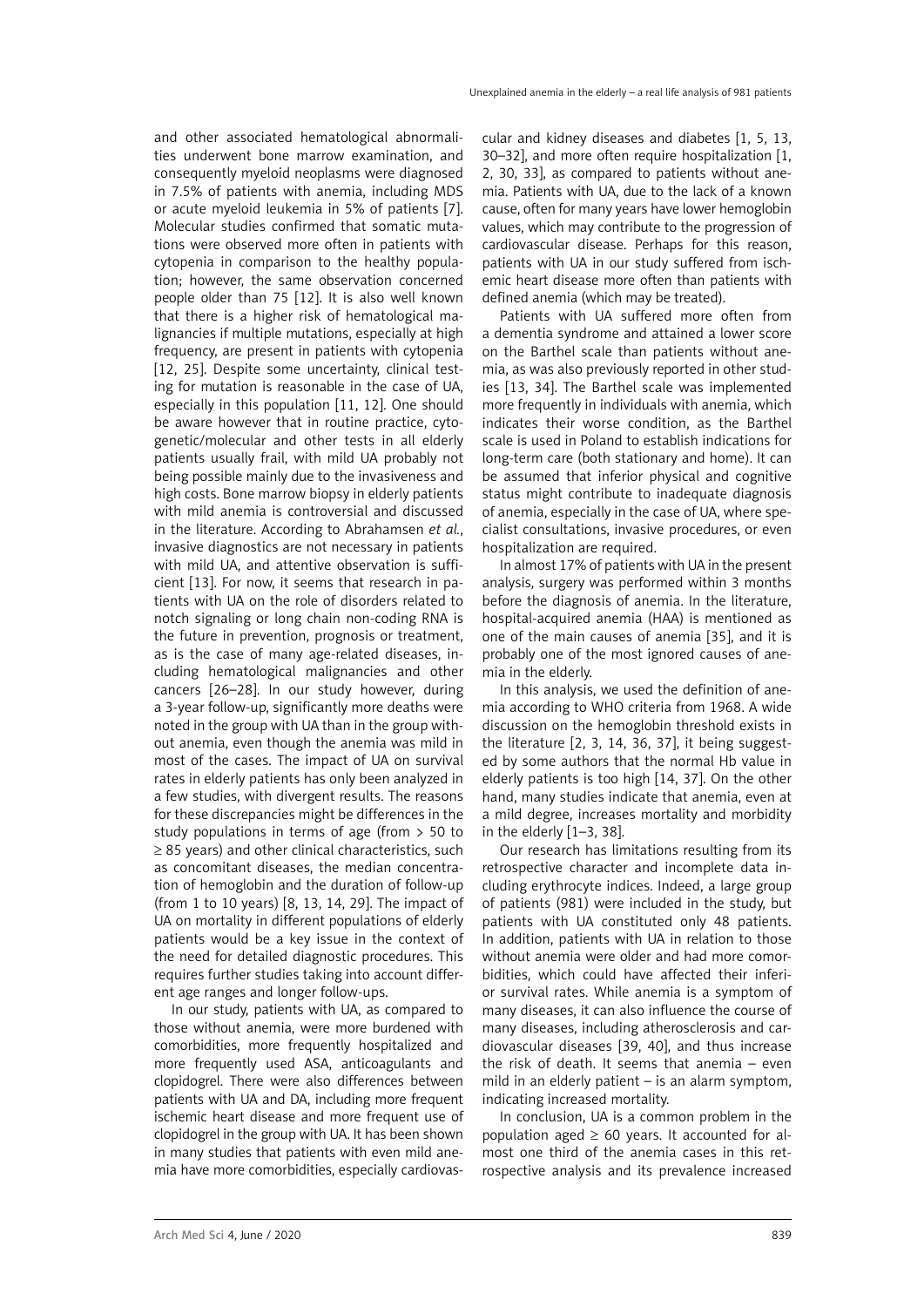with age. Despite the fact that the anemia was mild in the majority of patients with UA, the results of our study demonstrated higher mortality, worse performance status assessed with the Barthel scale, and more comorbidities and hospitalizations in the group with UA as compared to the group without anemia. We have shown that UA was insufficiently diagnosed in the elderly Polish population. Establishing a diagnosis would allow for causal treatment of anemia, whenever possible, resulting in an improvement of patients' outcome. There is a need for further research on anemia in the elderly not only to identify the causes, but also to develop recommendations for diagnostic procedures and treatment of undefined anemia, for hematologists as well as for primary care physicians.

#### Conflict of interest

The authors declare no conflict of interest.

## References

- 1. Penninx BWJH, Pahor M, Woodman RC, Guralnik JM. Anemia in old age is associated with increased mortality and hospitalization. J Gerontol A Biol Sci Med Sci 2006; 61: 474-9.
- 2. Culleton BF, Manns BJ, Zhang J, Tonelli M, Klarenbach S, Hemmelgarn BR. Impact of anemia on hospitalization and mortality in older adults. Blood 2006; 107: 3841-6.
- 3. Zakai NA, Katz R, Hirsch C, et al. A prospective study of anemia status, hemoglobin concentration, and mortality in an elderly cohort: the Cardiovascular Health Study. Arch Intern Med 2005; 165: 2214-20.
- 4. Beghé C, Wilson A, Ershler WB. Prevalence and outcomes of anemia in geriatrics: a systematic review of the literature. Am J Med 2004; 116 Suppl 7A: 3S-10S.
- 5. Guralnik JM, Eisenstaedt RS, Ferrucci L, Klein HG, Woodman RC. Prevalence of anemia in persons 65 years and older in the United States: evidence for a high rate of unexplained anemia. Blood 2004; 104: 2263-8.
- 6. Anía BJ, Suman VJ, Fairbanks VF, Rademacher DM, Melton LJ. Incidence of anemia in older people: an epidemiologic study in a well defined population. J Am Geriatr Soc 1997; 45: 825-31.
- 7. Artz AS, Thirman MJ. Unexplained anemia predominates despite an intensive evaluation in a racially diverse cohort of older adults from a referral anemia clinic. J Gerontol A Biol Sci Med Sci 2011; 66: 925-32.
- 8. Shavelle RM, MacKenzie R, Paculdo DR. Anemia and mortality in older persons: does the type of anemia affect survival? Int J Hematol 2012; 95: 248-56.
- 9. Joosten E, Pelemans W, Hiele M, Noyen J, Verhaeghe R, Boogaerts MA. Prevalence and causes of anaemia in a geriatric hospitalized population. Gerontology 1992; 38: 111-7.
- 10. Ferrucci L, Guralnik JM, Bandinelli S, et al. Unexplained anaemia in older persons is characterised by low erythropoietin and low levels of pro-inflammatory markers. Br J Haematol 2007; 136: 849-55.
- 11. Stauder R, Valent P, Theurl I. Anemia at older age: etiologies, clinical implications, and management. Blood 2018; 131: 505-14.
- 12. Steensma DP. New challenges in evaluating anemia in older persons in the era of molecular testing. Hematol Am Soc Hematol Educ Program 2016; 2016: 67-73.
- 13. Abrahamsen JF, Monsen ALB, Landi F, Haugland C, Nilsen RM, Ranhoff AH. Readmission and mortality one year after acute hospitalization in older patients with explained and unexplained anemia – a prospective observational cohort study. BMC Geriatr 2016; 16: 109.
- 14. Willems JM, den Elzen WPJ, Vlasveld LT, et al. No increased mortality risk in older persons with unexplained anaemia. Age Ageing 2012; 41: 501-6.
- 15. Michalak SS, Rupa-Matysek J, Gil L. Comorbidities, repeated hospitalizations, and age  $\geq 80$  years as indicators of anemia development in the older population. Ann Hematol 2018; 97: 1337-47.
- 16. Blanc B, Finch C, Hallberg L, Herbert V. Nutritional anaemias. Report of a WHO scientific group. World Health Organ Tech Rep Ser 1968; 405: 5-37.
- 17. Mahoney FI, Barthel DW. Functional evaluation: the Barthel Index. Md State Med J 1965; 14: 61-5.
- 18. Gaskell H, Derry S, Andrew Moore R, McQuay HJ. Prevalence of anaemia in older persons: systematic review. BMC Geriatr 2008; 8: 1.
- 19. Bach V, Schruckmayer G, Sam I, Kemmler G, Stauder R. Prevalence and possible causes of anemia in the elderly: a cross-sectional analysis of a large European university hospital cohort. Clin Interv Aging 2014; 9: 1187-96.
- 20. Waalen J, von Löhneysen K, Lee P, Xu X, Friedman JS. Erythropoietin, GDF15, IL6, hepcidin and testosterone levels in a large cohort of elderly individuals with anaemia of known and unknown cause. Eur J Haematol 2011; 87: 107-16.
- 21. Artz AS, Xue QL, Wickrema A, et al. Unexplained anaemia in the elderly is characterised by features of low grade inflammation. Br J Haematol 2014; 167: 286-9.
- 22. Beloosesky Y, Cohen AM, Grosman B, Grinblat J. Prevalence and survival of myelodysplastic syndrome of the refractory anemia type in hospitalized cognitively different geriatric patients. Gerontology 2000; 46: 323-7.
- 23. Silverberg DS, Schwartz D, Schwartz I, Ben Assa E. The missed opportunities to diagnose and treat iron deficiency in patients hospitalized with heart failure. Int J Cardiol 2013; 168: 2164-6.
- 24. Tang WHW, Tong W, Jain A, Francis GS, Harris CM, Young JB. Evaluation and long-term prognosis of new-onset, transient, and persistent anemia in ambulatory patients with chronic heart failure. J Am Coll Cardiol 2008; 51: 569-76.
- 25. Malcovati L, Gallì A, Travaglino E, et al. Clinical significance of somatic mutation in unexplained blood cytopenia. Blood 2017; 129: 3371-8.
- 26. Balistreri CR, Madonna R, Melino G, Caruso C. The emerging role of Notch pathway in ageing: focus on the related mechanisms in age-related diseases. Ageing Res Rev 2016; 29: 50-65.
- 27. Jędroszka D, Orzechowska M, Bednarek AK. Predictive values of Notch signalling in renal carcinoma. Arch Med Sci 2017; 13: 1249-54.
- 28. Kang K, Huang YH, Li HP, Guo SM. Expression of UCA1 and MALAT1 long-chain non-coding RNAs in esophageal squamous cell carcinoma tissues is predictive of patient prognosis. Arch Med Sci 2018; 14: 752-9.
- 29. Semba RD, Ricks MO, Ferrucci L, et al. Types of anemia and mortality among older disabled women living in the community: the Women's Health and Aging Study I. Aging Clin Exp Res 2007; 19: 259-64.
- 30. Young JB, Abraham WT, Albert NM, et al. Relation of low hemoglobin and anemia to morbidity and mortality in